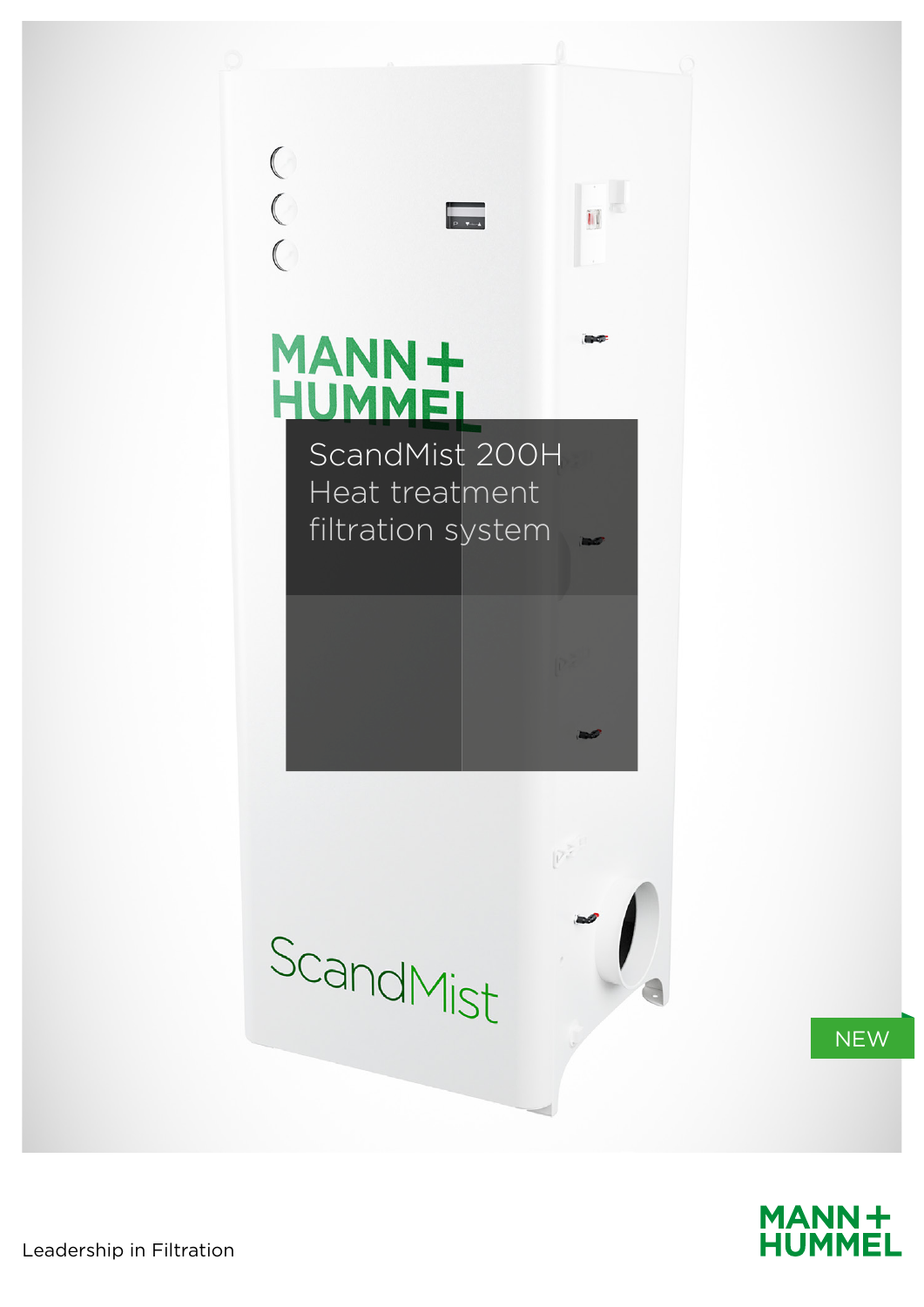## ScandMist 200H Heat treatment filtration system

| <b>General</b>             | <b>Product</b>                     | <b>Units</b> | <b>ScandMist 200H</b>                           |
|----------------------------|------------------------------------|--------------|-------------------------------------------------|
|                            | Application                        |              | Heat treatment, hardening furnaces              |
|                            | Capacity (nominal)                 | $m^3/h$      | 2000                                            |
|                            | Part number                        |              | A1B20HB100000A                                  |
| <b>Connections</b>         | Inlet type                         |              | Jacobs                                          |
|                            | Inlet diameter                     | mm           | 200                                             |
|                            | Drain                              |              | 2 off, 2" Threaded (BS 21) Female               |
|                            | Air inlet options                  |              | Left/Right                                      |
|                            | Exhaust                            |              | Top free blow out and optional flange back side |
| <b>Filters</b>             | Filters/stage                      |              |                                                 |
|                            | Stage 1 filter (Aircube Select 4V) |              | 800416064567                                    |
|                            | Stage 2 filter (Aircube N Eco)     |              | 800481002912                                    |
|                            | Stage 3 filter (HEPA H13)          |              | 800530024917                                    |
|                            | Available external pressure drop   | Pa           | 200                                             |
| <b>Motor</b>               | <b>Type</b>                        |              | <b>Electrically commutated</b>                  |
|                            | Part number                        |              | 9709005278                                      |
|                            | Quantity                           |              | $\overline{1}$                                  |
|                            | Mains supply                       |              | 3 ~ 380-480 V, 50/60 Hz                         |
|                            | Ventilation                        |              | <b>TEFC</b>                                     |
|                            | Power                              | kW           | 3.7                                             |
|                            | Maximum current                    | А            | 4.6                                             |
|                            | Speed                              | <b>RPM</b>   | Max 4100                                        |
|                            | Environmental protection           |              | <b>IP54</b>                                     |
| <b>Physical properties</b> | Width                              | mm           | 773                                             |
|                            | Height                             | mm           | 1886                                            |
|                            | Depth                              | mm           | 669                                             |
|                            | Weight                             | kg           | Clean filters: 210, Wet filters: 265            |
|                            | Noise level                        | dB(A)        | < 72                                            |
|                            | Fan                                |              | Backward bent blades                            |
|                            | Finish                             |              | Powder coating inside and outside               |
| <b>Controls</b>            | Control system                     |              | Micaflex MF-PFA                                 |
|                            | Differential pressure gauges       |              | 3 off                                           |
| <b>Prefilter</b>           | Wire-mesh demister                 |              | 2500273213                                      |
|                            | Non-woven prefilter                |              | 800110062319                                    |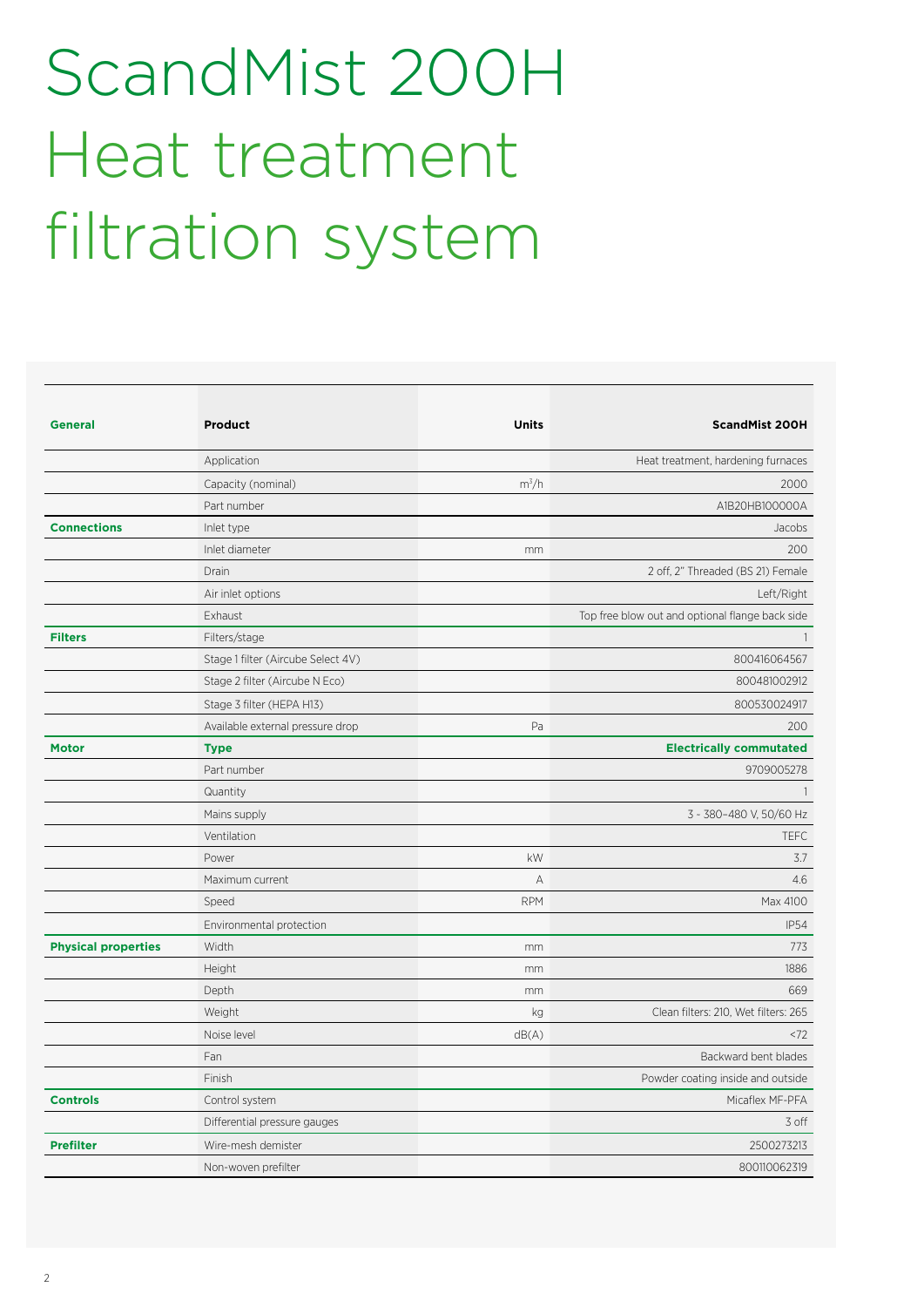The EC motors exceed the IE4 efficiency class (Super Premium Efficiency) and enable cost-effective and quiet operation.



## EC fan and motor  $\mathbb{C}$   $\mathbb{C}$  Connecting interface

**Power**

Wiring via a Harting male/female connector. Quick and easy installation with all connecting interfaces at one spot.



| Power               |         |                | <b>Signal exchange</b>         |                           |  |
|---------------------|---------|----------------|--------------------------------|---------------------------|--|
| $\mathbf{1}$        | L1      | 1              | ON/OFF<br>(make contact)       | Input: ON/OFF             |  |
| $\mathfrak{D}$      | L2      | $\overline{2}$ | M                              |                           |  |
| 3<br>$\overline{4}$ | L3<br>N | 3              | Output Signal:<br>In Operation | Output: In Operation      |  |
| 5                   | PE      | 4              | M                              |                           |  |
|                     |         | 5              | AL1                            |                           |  |
|                     |         | 6              | M                              | Alarm 1, Motor/Power      |  |
|                     |         | 7              | AL <sub>2</sub>                | Alarm 2, System pressure  |  |
|                     |         | 8              | N                              | high/low/operation signal |  |
|                     |         | 9              | AL3                            | Alarm 3, System pressure  |  |
|                     |         | 10             | N                              | high/low/operation signal |  |
|                     |         | 11             | Reset                          | Reset for alarms          |  |
|                     |         | 12             | N                              |                           |  |
|                     |         | 13             | AI2                            | Analog output 2 of        |  |
|                     |         | 14             | N                              | Micaflex MF-PFA           |  |
|                     |         |                |                                |                           |  |

## Dimensions and weight Units: mm



| Weight        | kg     |  |
|---------------|--------|--|
| Empty         | 155 kg |  |
| Clean filters | 210 kg |  |
| Wet filters   | 265 kg |  |
|               |        |  |